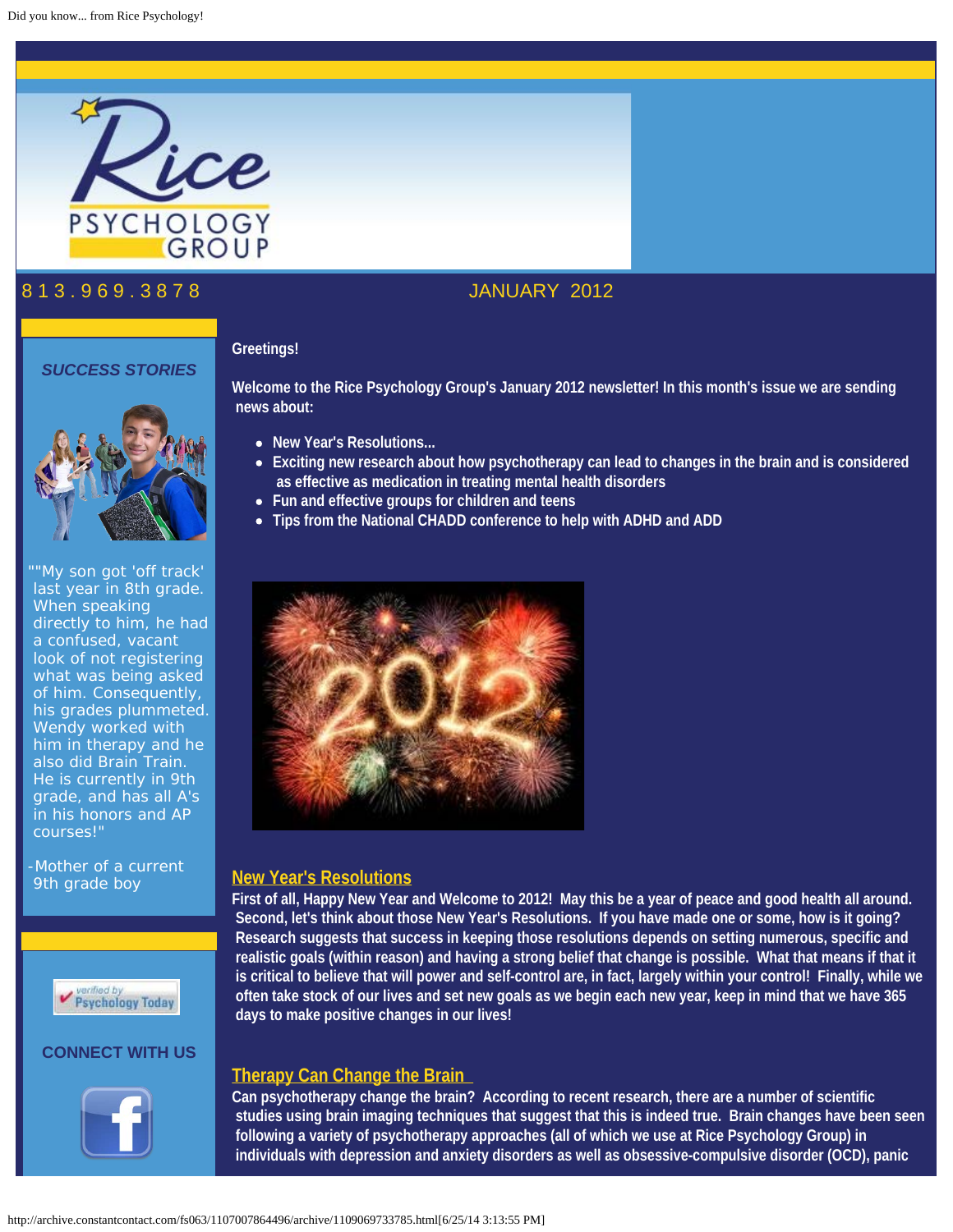#### Did you know... from Rice Psychology!



## **IN THE NEWS**















## **disorder, social anxiety disorder, specific phobias and post-traumatic stress disorder (PTSD).**

**Studies have revealed similar and different alterations in brain functioning after psychotherapy and medication. These results are an advancement in the psychiatric and mental health fields and confirm that psychotherapy and medication are each effective in treating mental health problems and both lead to changes in brain functioning. Using the two together with a good therapeutic alliance is often considered the most effective therapeutic approach.**

# **For more information, please visit:**

**[http://www.cmellc.com/Home/TreatingtheWholePatient/articleType/ArticleView/articleID/4833/Psychotherapy](http://bit.ly/yQddum)[and-the-Brain/](http://bit.ly/yQddum).**

# **Groups**

**We are thrilled to announce that our fall groups for children, tweens and teens were such a success that we have expanded our group offerings for Winter-Spring 2012. Rice Psychology Group is now offering opportunities to "Grow through Groups." Group therapy is a wonderful way to learn and practice socialemotional skills, engage in social interactions and build friendships, and promote positive self-esteem. Groups will focus on a variety of topics and are being offered for a range of ages, including preschool and kindergarten children.**



**All groups meet weekly with at least one of our Licensed Psychologists. As we know, a well developed EQ (Emotion Quotient) is just as important to success in life as a well developed IQ. [Click here](http://bit.ly/xQtBCX) for descriptions of all of the groups being offered at Rice Psychology Group. Groups will start within the next two weeks and some offer open enrollment. Call us today to register.** 

# **Useful Tips for Attention and Learning Differences**

- **1. Break small tasks into smaller parts and make a checklist for each part. Even seemingly small assignments and chores can be overwhelming for some kids. This works for every day assignments, studying and even helps with the overwhelming task of cleaning your room!**
- **2. Make a time line to help with planning and to visualize how to complete tasks within a time frame.**
- **3. Make planning even more visual by making visual maps by hand or by using cool software such as Inspiration's Kidspiration or MindJet's MindManager.**
- **4. Unplug! Turn off your connection to the web if the internet is not needed! A computer that is not connected to the internet is far less distracting than one with YouTube and Facebook popping up and luring folks away from their work. Remember that while kids (and adults, too) think they are multitasking when they are doing homework and on facebook simultaneously, they are actually switching back and forth, which makes for much less efficient and attentive focus on what really needs to get done.**
- **5. Be sure to have all needed supplies before sitting down to work. This may include having a spill-**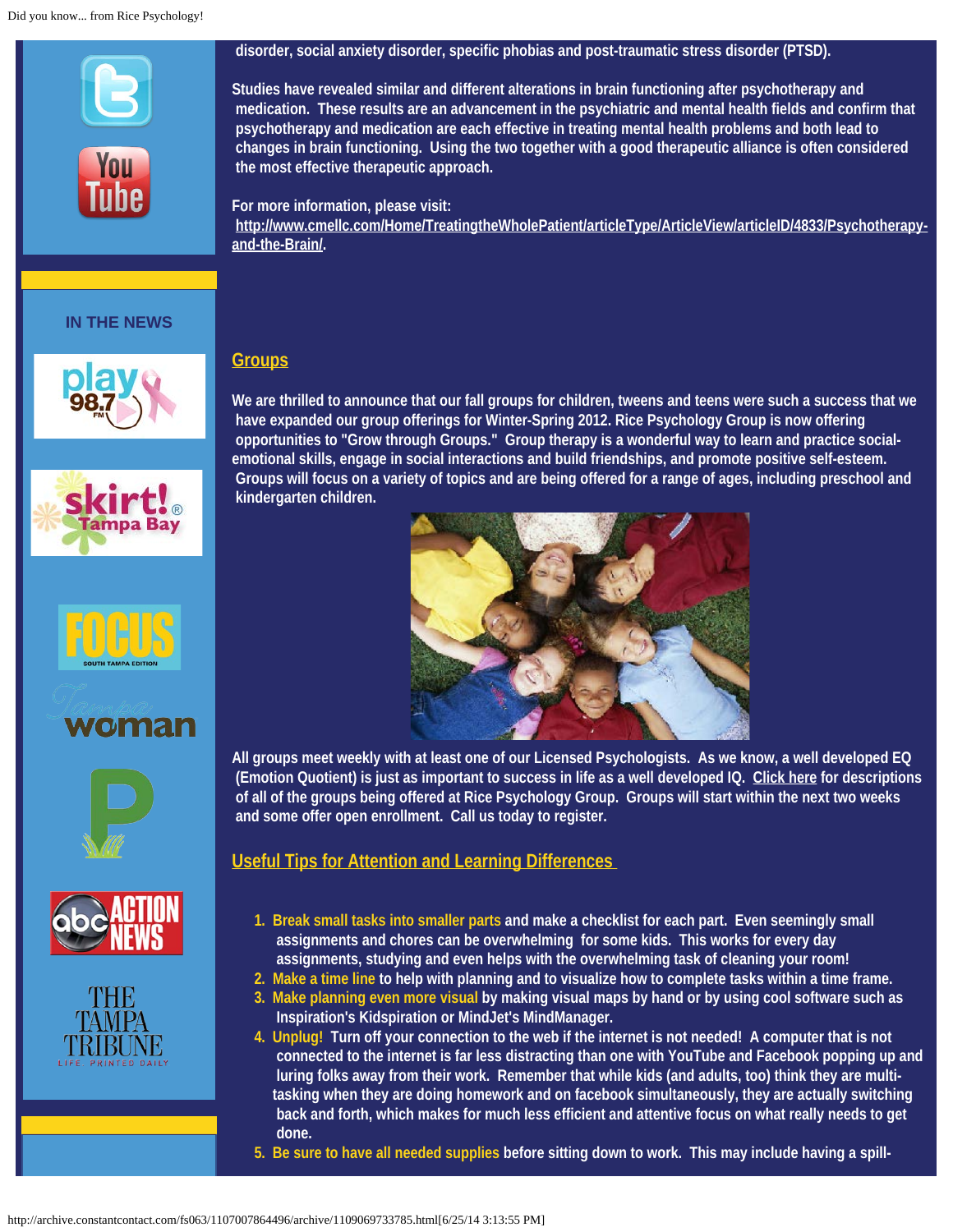Did you know... from Rice Psychology!

**HELPFUL LINKS**

**[Home Page](http://ricepsychology.com/)**

**[Our Services](http://ricepsychology.com/how.php)**

**[Meet Our Team](http://ricepsychology.com/who.php)**



**Phone: 813-969-3878 Fax: 813-969-3887**

**[For Directions](http://ricepsychology.com/location.php) 3802 Ehrlich Road Suite 309 Tampa, FL 33624**

**Hours: Monday through Thursday: 8:30am - 8:00pm**

> **Friday: 9:00am - 5:00pm**

**Weekends: Call for Availability**

**proof cup nearby along with pens, pencils, ruler, computer... 6. Turn off the TV!!!**

# **Note from Wendy**

**We are available to speak at your school, temple, church or community organization. We present on a range of topics and will gladly customize a presentation.**

**Dr. Budash and I recently had the privilege to present to the 8th graders at St. Lawrence Catholic School. We received the following note from the Director of Ministry and the Guidance Counselor.**

**"What a pleasure to have you and Dr. Budash meet with our 8th graders. Your presentation was engaging as well as on target for teaching our students about Conflict Resolution and Problem Solving. We look forward to working with you in the future."** 

**Please call us or check out our [website](http://www.ricepsychology.com/). We would be glad to talk with you to see if we have a program or a service that would be right for you or a loved one.**

**Warmly,**

Weady

**Wendy B. Rice, Psy.D.** 

# **Rice Psychology Group About Us**

*Rice Psychology Group is a Tampa-based private practice founded by Dr. Wendy Rice, Licensed Psychologist, who opened her private practice in Tampa in 2001. With five psychologists and therapists on staff, Rice Psychology Group is dedicated to providing highly personalized and compassionate care in an environment that is both professional and relaxed.*

*Rice Psychology Group offers consultations and diagnostic interviews that serve as the first step in examining your concerns, determining a diagnosis, and forming a plan of action. We also offer testing and assessments that evaluate a client's neuropsychological functioning, identify strengths and weaknesses, and guide treatment recommendations. Based on the outcome of the diagnostic interviews and/or testing and assessments, we provide individual therapy and counseling for families utilizing a variety of therapeutic approaches to address depression, anxiety, ADD/ADHD and many other diagnoses and mental health issues.*

*The practice also specializes in Cognitive Training and improving Attention, Memory and Organization. Using Brain Train software and counseling, Rice Psychology Group works with clients to improve their brain fitness and mental functioning (the foundations for learning), enabling them to think effectively, focus better and remember more. Brain Train is an ALTERNATIVE TO MEDICATION with NO SIDE EFFECTS!*

*Rice Psychology Group sees clients of all ages, including children, adolescents, adults and seniors. They can be reached via email at [info@RicePsychology.com](mailto:info@RicePsychology.com), by phone at 813-969-3878, or online at [www.RicePsychology.com](http://www.ricepsychology.com/).*